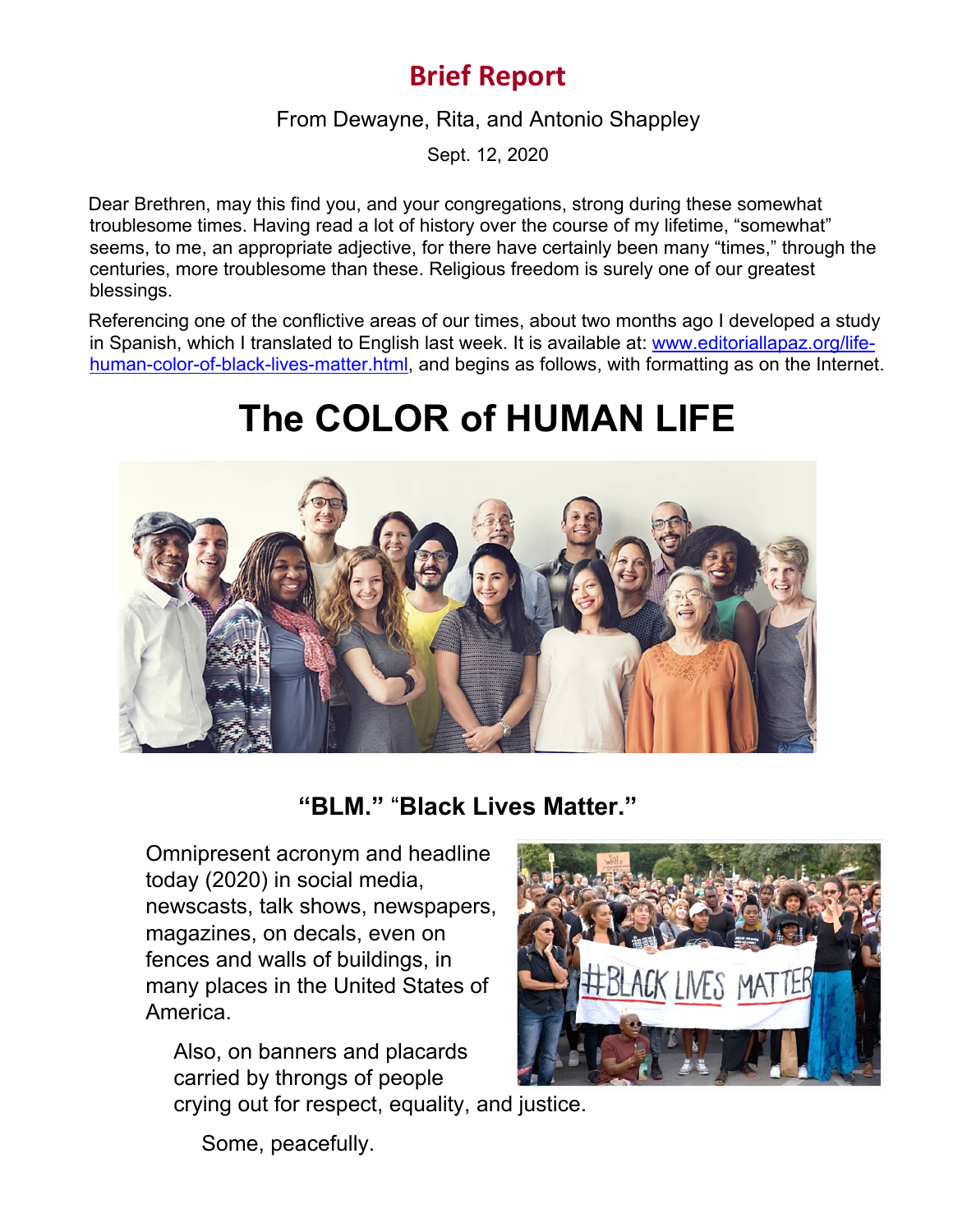Others, through riots, destruction of property and physical aggression against those they conceive as "enemies."

**"Black Lives Matter"** is a federation, without formal organization, of groups that advocate for racial justice, and other social-sexual-political causes.

**"Black"** is an **adjective**. **"Lives***,***"** the **noun** "Black" qualifies.

However, the reality is that **human life**, as such, **has NO COLOR!**

It is **neither black**, **brown**, **ruddy**, **red**, **bronze, yellow**, **cream**, **white**, **albino**, or nuances and combinations of these colors. Nor is it **blue.**

And the analysis continues, with emphasis on: How each human life acquires true value.

**Fulfilled** and **yet-to-be-fulfilled prophecies** also provide me, personally, invaluable orientations and perspectives for life in present times. In that context, another of the studies I have been privileged to produce in recent days is *"The Testimony of Jesus is the Spirit of Prophecy.*" Full text on the Internet at: [www.editoriallapaz.org/spirit-of](http://www.editoriallapaz.org/spirit-of-prophecy-testimony-of-Jesus.html)[prophecy-testimony-of-Jesus.html.](http://www.editoriallapaz.org/spirit-of-prophecy-testimony-of-Jesus.html) Written first in Spanish, the English version begins as follows.



Continuing his narration of the prophecies and visions entitled *"Revelation,"* the apostle John writes: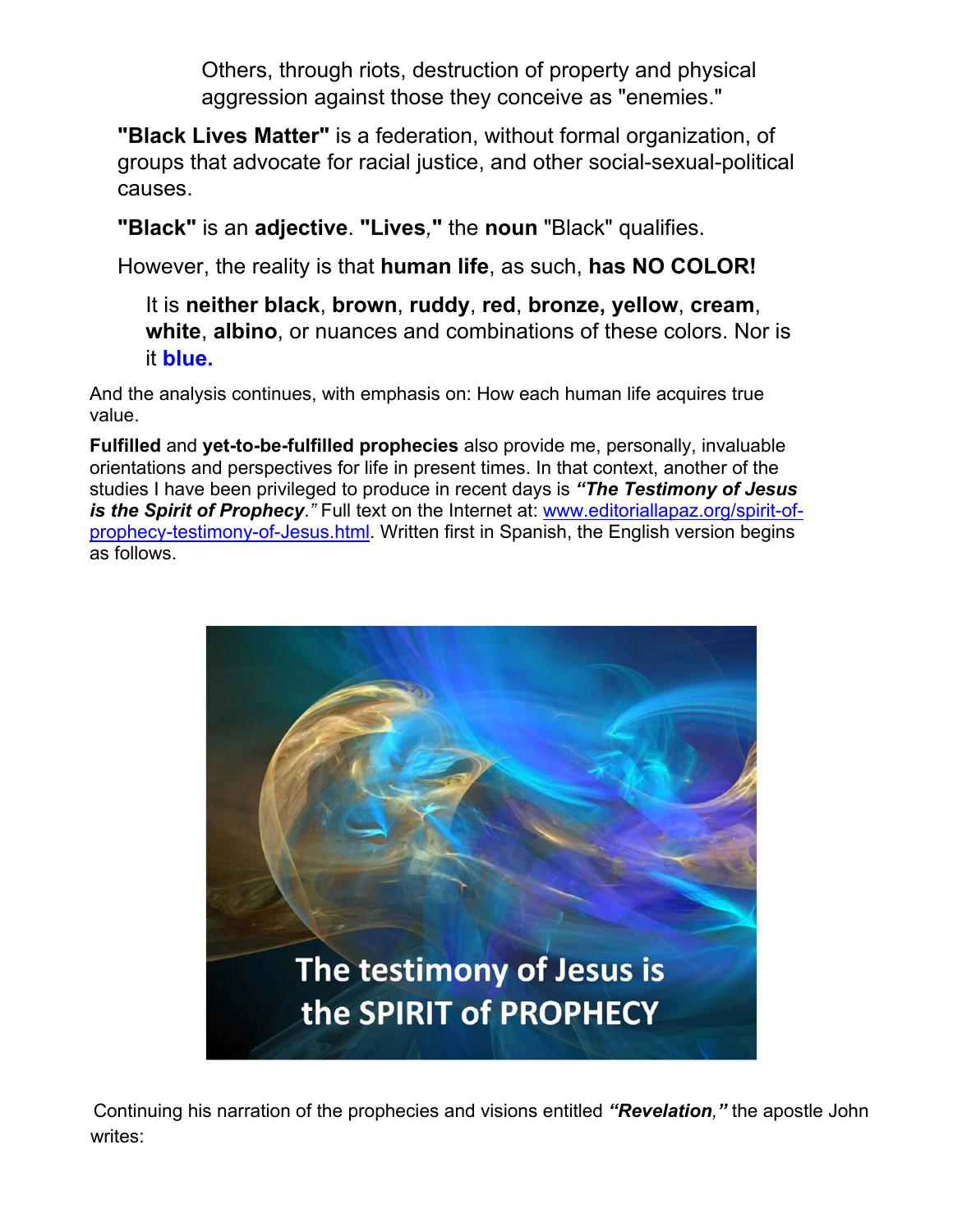*"And the angel said to me, 'Write this: Blessed are those who are invited to the marriage supper of the Lamb.' And he said to me, 'These are true words of God.' Then I fell down at his feet to worship him, but he said to me, 'You must not do that! I am a fellow servant with you and your brethren who hold the testimony of Jesus. Worship God. For the testimony of Jesus is the spirit of prophecy."* Revelation 19:9-10 RSV

The angels faithful to God and the *"brethren,"* that is, the Christians, faithful to him, *"hold the testimony of Jesus."*

In this context, *"hold"* means: *"To have possession or ownership of or have at one's disposal. To have or maintain in the grasp."* [www.merriam-webster.com/dictionary/hold](http://www.merriam-webster.com/dictionary/hold)

So then, both faithful angels and Christians **possess** *"the testimony of Jesus."* They have it at their disposal. They keep it in their minds and hearts. And this *"testimony of Jesus is the spirit of prophecy."*



This *"spirit of prophecy"* that Jesus possesses would be the **gift**, or **divine power**, that enables him to proclaim, precisely, **prophecies**.

Once his **prophecies are fully** and **perfectly fulfilled**, they become his **absolutely irrefutable** *"testimony"* that he is, indeed, all he affirms to be, to wit: the Messiah, the Son of God, the Savior of humanity, the Head of the church and the High Priest *"forever, according to the order of Melchizedek."* Hebrews 5:1-6

When faithful angels and Christians witness the **perfect fulfillment** of the **prophecies proclaimed** by **Jesus**, they **hold** for themselves, retaining in the mind and spirit, the **extremely valuable**, **indisputable** *"testimony"* that such prophecies do, effectively, constitute, appealing to that testimony when they evangelize among the lost and edify the converted.

And the study continues, highlighting Peter's affirmation that we have *"the more sure word of prophecy,"* the great importance Paul gives to prophecy in his instructions to the church in Thessalonica, reasons why not a few teachers and preachers of today seem to almost *"despise prophesyings,"* and some consequences thereof for their listeners or readers.

For our continued evangelism and edification through the Internet and the printed page, I have a **new HP desktop computer**, a 27 inch, **LG, UHD monitor**, and (as soon as the installation is made) a **new, high speed, access system** to the **Internet!** The large, Ultra High Definition screen allows me to have open, side by side, and see clearly, two programs, and transfer data from one to the other. For example, Word and Adobe DreamWeaver (website design software). The configuration is already making my work faster and easier, and that makes me even happier!

The HP laptop I have used some 30 to 40 hours weekly, for 5 or 6 years, had been very reliable up to about a year ago, when a sticking "e" on the keyboard forced me to connect an independent keyboard. Then, the crucial, cloud based, DreamWeaver program began to respond erratically and we could not discover the cause, thinking it might be the older